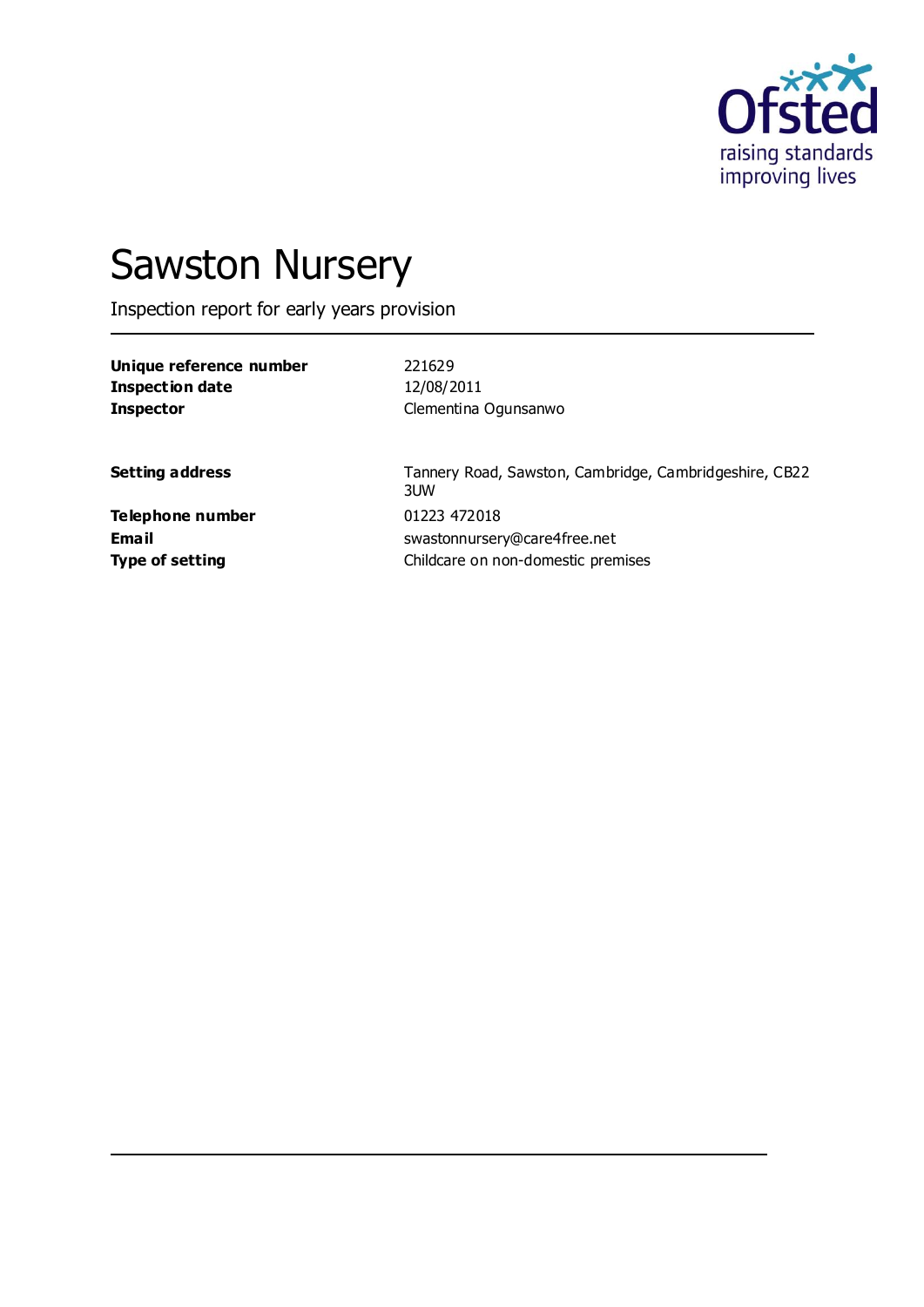The Office for Standards in Education, Children's Services and Skills (Ofsted) regulates and inspects to achieve excellence in the care of children and young people, and in education and skills for learners of all ages. It regulates and inspects childcare and children's social care, and inspects the Children and Family Court Advisory Support Service (Cafcass), schools, colleges, initial teacher training, work-based learning and skills training, adult and community learning, and education and training in prisons and other secure establishments. It assesses council children's services, and inspects services for looked after children, safeguarding and child protection.

If you would like a copy of this document in a different format, such as large print or Braille, please telephone 0300 123 1231, or email enquiries@ofsted.gov.uk.

You may copy all or parts of this document for non-commercial educational purposes, as long as you give details of the source and date of publication and do not alter the information in any way.

T: 0300 123 1231 Textphone: 0161 618 8524 E: enquiries@ofsted.gov.uk W: [www.ofsted.gov.uk](http://www.ofsted.gov.uk/)

© Crown copyright 2011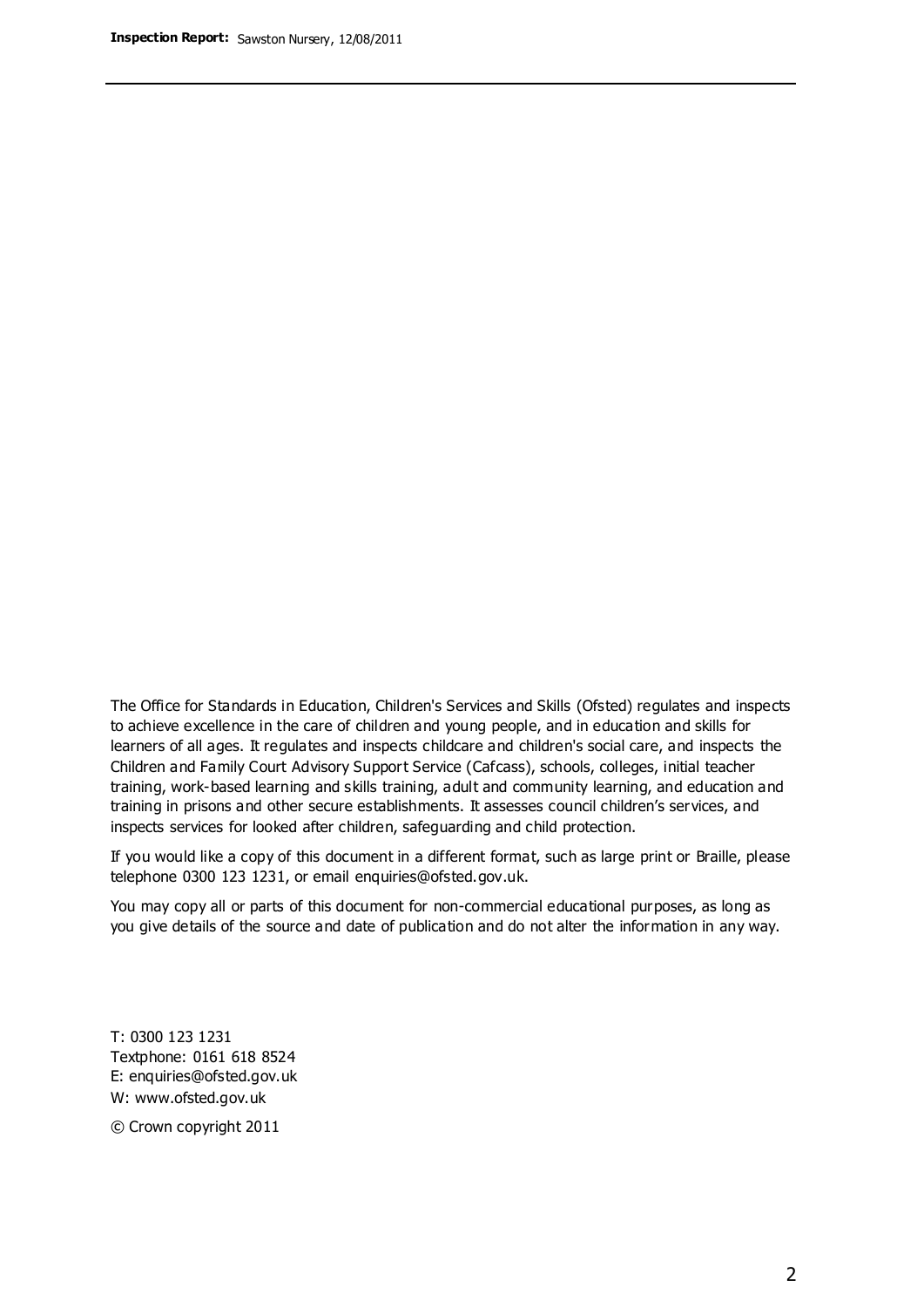#### **Introduction**

This inspection was carried out by Ofsted under Sections 49 and 50 of the Childcare Act 2006 on the quality and standards of the registered early years provision. 'Early years provision' refers to provision regulated by Ofsted for children from birth to 31 August following their fifth birthday (the early years age group). The registered person must ensure that this provision complies with the statutory framework for children's learning, development and welfare, known as the *Early* Years Foundation Stage.

The provider must provide a copy of this report to all parents with children at the setting where reasonably practicable. The provider must provide a copy of the report to any other person who asks for one, but may charge a fee for this service (The Childcare (Inspection) Regulations 2008 regulations 9 and 10).

The setting also makes provision for children older than the early years age group which is registered on the voluntary and/or compulsory part(s) of the Childcare Register. This report does not include an evaluation of that provision, but a comment about compliance with the requirements of the Childcare Register is included in Annex B.

Please see our website for more information about each childcare provider. We publish inspection reports, conditions of registration and details of complaints we receive where we or the provider take action to meet the requirements of registration.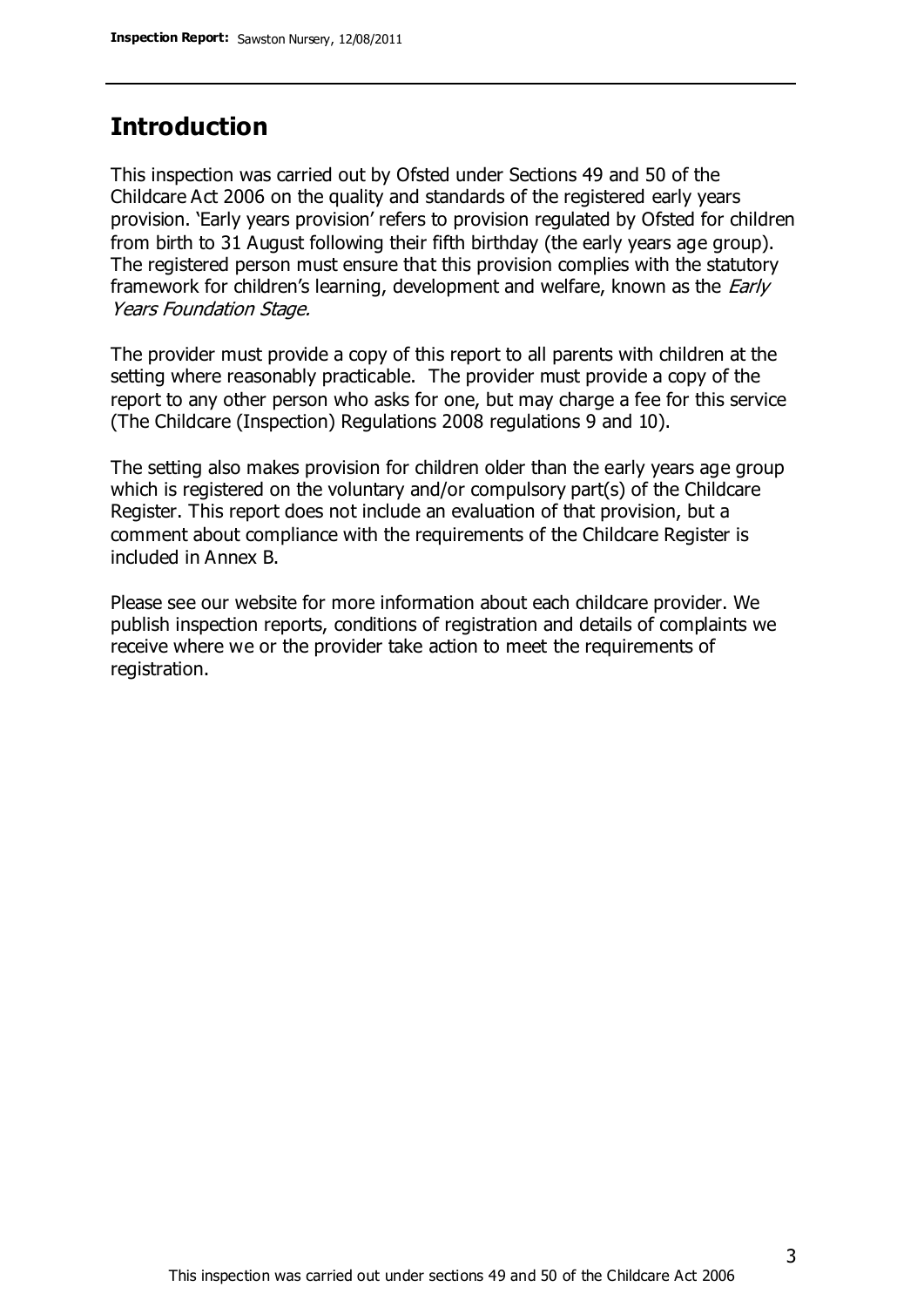# **Description of the setting**

Sawston Nursery is run by a management committee and board of trustees made up of members of the local community and parents of children attending the setting. It opened in 2000 and operates from a purpose-built building in the village of Sawston close to Cambridge. A maximum of 54 children may attend the nursery at any one time. The nursery is open each weekday from 8am to 6pm for 51 weeks of the year. All children share access to secure enclosed outdoor play areas. There are currently 101 children aged from birth to under five years on roll. Of these, 29 children receive funding for nursery education. Children come from a wide catchment area. The nursery employs 19 members of staff. 13 of the staff, including the manager, holds appropriate early years qualifications. Five staff are working towards early years qualifications. The nursery uses elements of the Highscope approach to education.

## **The overall effectiveness of the early years provision**

Overall the quality of the provision is outstanding.

Children are safe and are making remarkable progress as a result of staff's active commitment to driving improvement. Staff make excellent use of what children know and can do to plan activities, which take children to the next stage of their learning, which assists them in making rapid progress. Staff keeps parents regularly informed about their children's achievements. All the paperwork required for the effective care of the children is regularly updated and are used for their daily care. Parents feel that their children are kept safe and that the nursery has made significant contributions to their children's positive early learning experience which facilitates their smooth transition into statutory schooling. The nursery has completed a comprehensive and accurate self-evaluation of the nursery's practice. The active commitment to improvement is evident in the quality of provision and children's outcomes, all of which are outstanding. The setting has effectively addressed the points for improvement identified at the previous inspection.

#### **What steps need to be taken to improve provision further?**

To further improve the high quality early years provision the registered person should consider:

extend links with eternal agencies and partners in order to sustain the outstanding quality of provision.

# **The effectiveness of leadership and management of the early years provision**

Children are effectively safeguarded because of rigorous systems which ensure their safety and well-being. A clear and detailed safeguarding policy is implemented well in the day to day care of the children. All staff take collective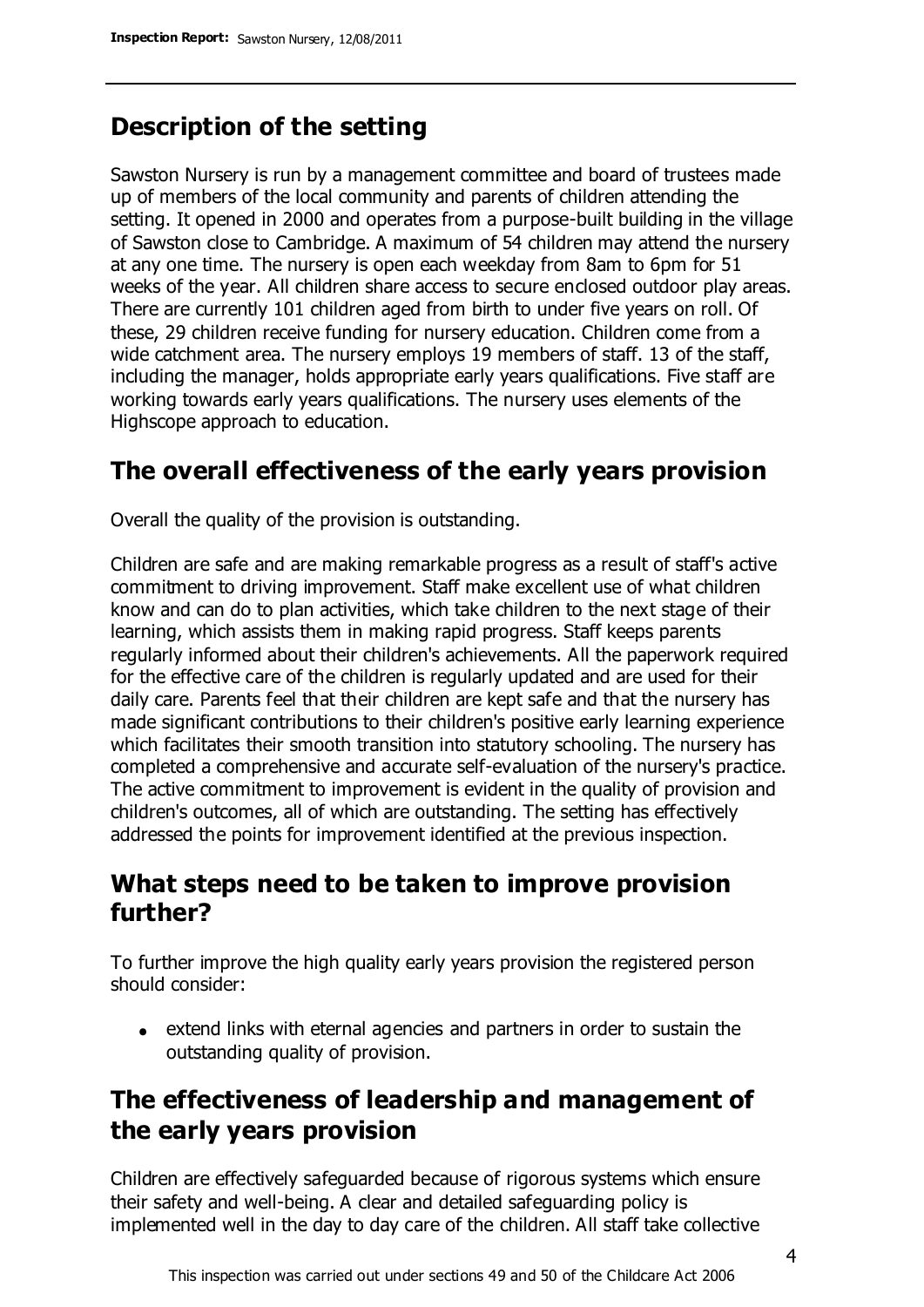responsibility for keeping the children safe and have a secure knowledge of steps to take, to keep children safe at all times. They have undertaken the relevant safeguarding training and are fully aware of their responsibilities to refer any concerns they have, about the children's welfare to the relevant safeguarding authority. Children are cared for in a safe, secure and well maintained environment. A detailed risk assessment has been carried out on all parts of the property and regular safety audits are conducted to ensure that the environment is safe for the children. Regular fire drills are conducted which develops staff's secure knowledge of evacuation procedures.

All policies are detailed, well maintained and accessible. The required records of the personal care, health and dietary needs of the children, such as, frequency of drinks and administration of medication when required are regularly updated. Similarly, an accurate record of children's hours of attendance and prior parental permission for the administration of medication is maintained.

The resources and activities are clean, well maintained and are used effectively for promoting the care and the learning of the children. For example, age appropriate and accessible toys and resources enable all the children to independently explore and learn from their environment. Staff make excellent use of art, music and movement to stimulate the younger children which makes learning fun and enjoyable. Clearly labelled resources and designated learning areas facilitate the children's informed choice.

Staff takes positive action to ensure that activities are effectively adapted to include all children, thereby, ensuring the active promotion of equality of opportunity and inclusion. Purposeful exploration and celebration of the ethnic background of the children is increasing the children's awareness of diverse cultures. Parents hold the work of the school in high regard. They share valuable background information on their children when they start and are encouraged to contribute to assessments and support current topics. Consequently, there is continuity of learning from the home to the nursery. Staff regularly inform parents about their children's progress. Parents are informed of current topics through regular newsletters.

Positive links with local primary schools facilitate the children's smooth transition, to the next stage of their learning. The positive partnership with local nurseries keeps staff informed on current childcare issues although the scope of partnerships could be extended. Self evaluation is accurate and leaders have identified the key priorities for improvement. Leaders' incisive self-evaluation is effectively used to guide practice, which ensures sufficient focus the on active promotion of outcomes for the children. The active implementation of strategies to promote the children's outcomes makes a significant contribution to children's learning and development. Leaders and managers are highly committed to drive improvement. For example, leaders actively seek professional development opportunities which have made a significant contribution to staff's consistent professional development.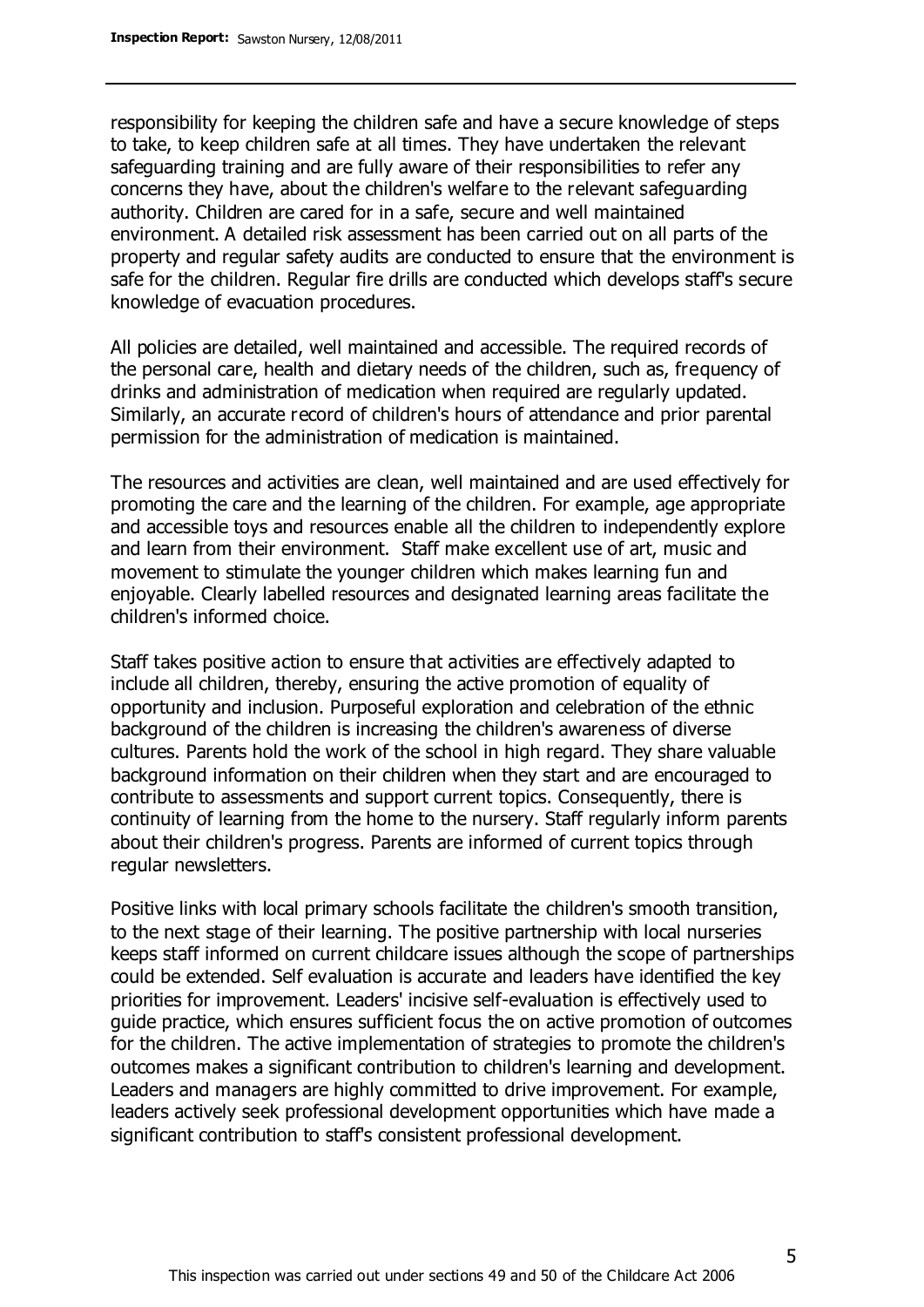## **The quality and standards of the early years provision and outcomes for children**

Children are happy and flourish as a result of the high levels of care and the provision of a rich and meaningful range of activities. All the children, including, the babies, toddlers and the pre-school age children enjoy and actively undertake the full range of activities provided. For example, the pre-school children undertake purposeful role play activities, such as, the meaningful recreation of a vet shop which sustains their interests for extended period of time. The younger children are calm and have settled well into the familiar routines. Their close bond with adults is evident from their smiles and the ease with which, they make their requests known to staff. They are developing a keen interest in books and the toddlers freely choose books and hand them to staff to read to them.

Children's opportunities to join in action songs, background music, and the increasing ability to imitate, create movement in response to music during musical movement sessions makes learning meaningful. Similarly, the pre-school children have delightful learning experiences on growth which included comparisons of the stages of growth of runner beans which is meaningfully linked to healthy foods. Ample opportunities for creative expression through art, such as, splash, sponge, ball, foot painting and finger printing, facilitate children's exploration of a range of patterns.Children interact well with each other during a range of lively game sessions and cooperate well with each other. Behaviour is outstanding. Children's obvious enjoyment is evident in their delight as they independently make colourful patterns during outdoor splash painting.

Staff's positive interaction with the children during activities extends their play. For example, staff's active engagement with the children is enabling the toddlers to acquire new vocabulary. Older children engage in lively conversations with both adults and children, particularly to talk about their role play experiences. Their increasing level of independence is evident at well organised mealtimes during which the pre-school children serve their meals and eat independently whilst the toddlers required minimal adult support.

Excellent hygiene procedures are in place to prevent the risk of infection. Children routinely wash their hands after play sessions and before meal times. They demonstrate a sound awareness of the benefits of adoption of good hygiene habits. Their health and well being are promoted excellently well, through provision of a healthy selection of fruits and vegetables and the consistent access to clean drinking water. Their awareness of the benefits of a healthy lifestyle is further enhanced, through planting vegetables and harvesting runner beans which is used to prepare lunch.

Purposeful opportunities to plant and water vegetables provide positive contribution opportunities. Children are learning about the importance of information technology through regular game sessions on the computer and independent use of digital cameras to take photographs. Regular discussions about keeping safe during trips and explanations about the purpose of fire drills contribute to the children's sound awareness of safety. Children are developing an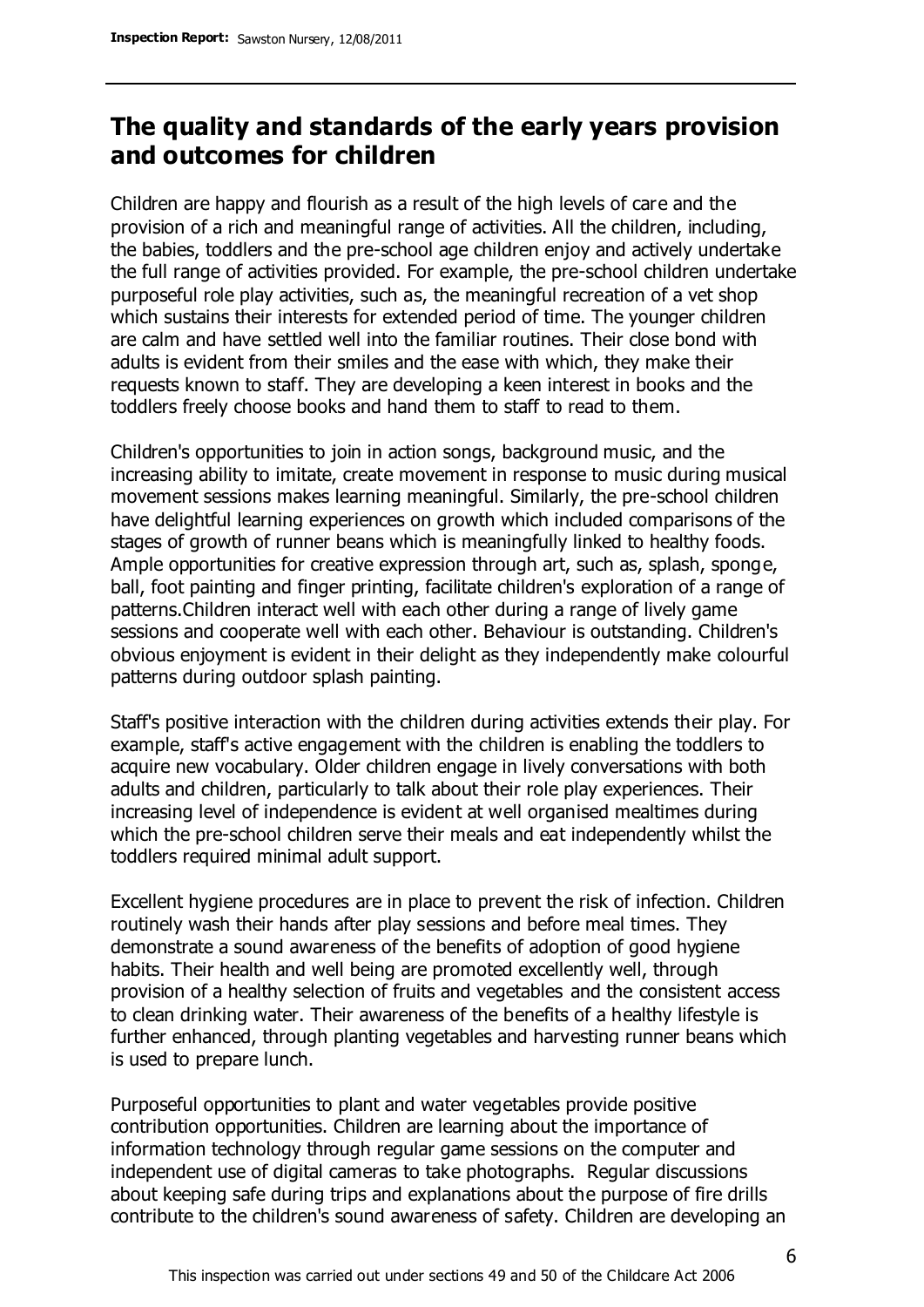excellent awareness of an active lifestyle, through regular music and movement sessions and outdoor physical play sessions, facilitated well by a range of climbing and balancing outdoor equipment. The pre-school children could count accurately, read simple words and write their names independently, which is developing their skills for the future.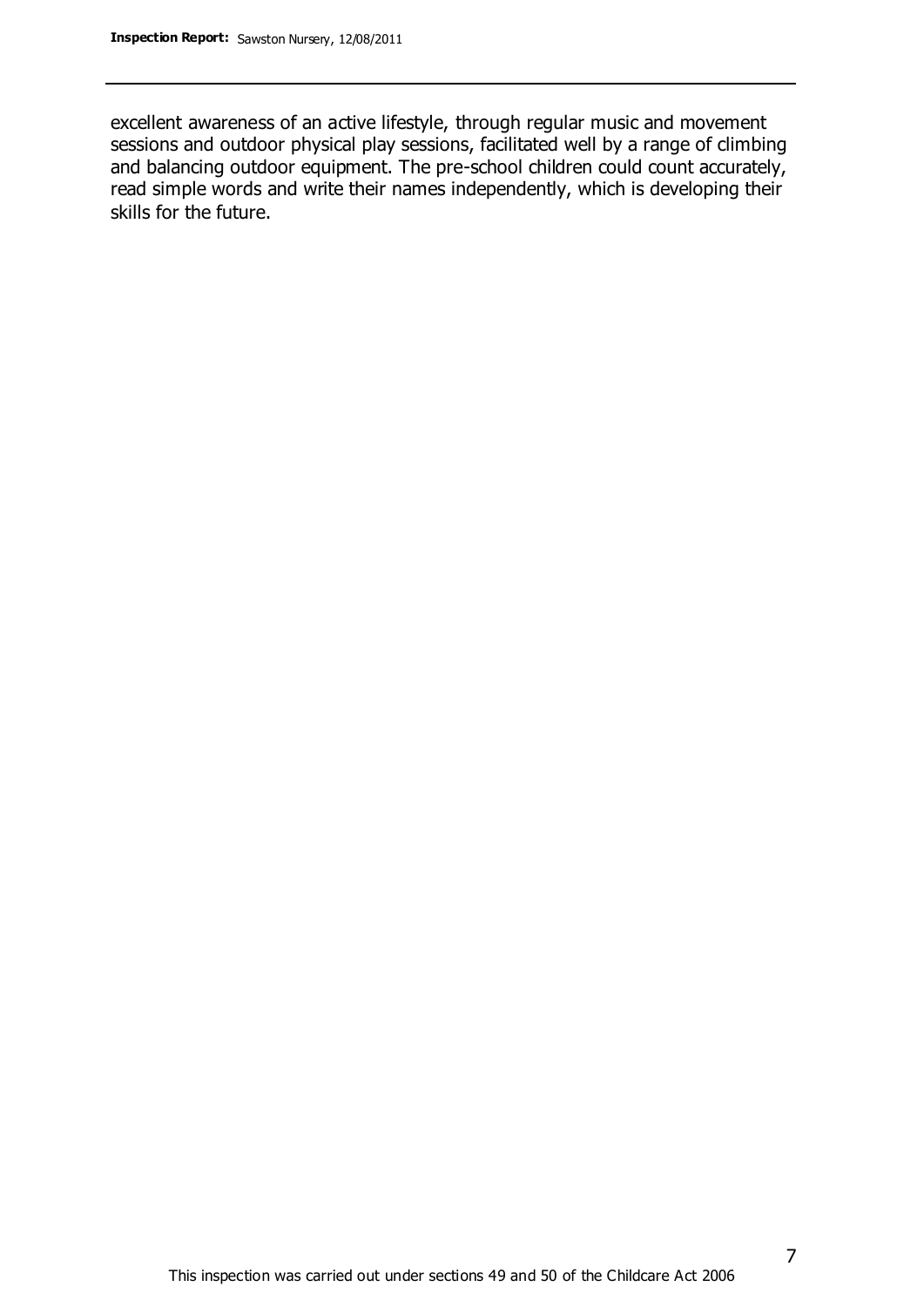# **Annex A: record of inspection judgements**

#### **The key inspection judgements and what they mean**

Grade 1 is Outstanding: this aspect of the provision is of exceptionally high quality Grade 2 is Good: this aspect of the provision is strong Grade 3 is Satisfactory: this aspect of the provision is sound Grade 4 is Inadequate: this aspect of the provision is not good enough

#### **The overall effectiveness of the early years provision**

| How well does the setting meet the needs of the<br>children in the Early Years Foundation Stage? |  |
|--------------------------------------------------------------------------------------------------|--|
| The capacity of the provision to maintain continuous                                             |  |
| improvement                                                                                      |  |

#### **The effectiveness of leadership and management of the early years provision**

| The effectiveness of leadership and management of the             |  |
|-------------------------------------------------------------------|--|
| <b>Early Years Foundation Stage</b>                               |  |
| The effectiveness of leadership and management in embedding       |  |
| ambition and driving improvement                                  |  |
| The effectiveness with which the setting deploys resources        |  |
| The effectiveness with which the setting promotes equality and    |  |
| diversity                                                         |  |
| The effectiveness of safeguarding                                 |  |
| The effectiveness of the setting's self-evaluation, including the |  |
| steps taken to promote improvement                                |  |
| The effectiveness of partnerships                                 |  |
| The effectiveness of the setting's engagement with parents and    |  |
| carers                                                            |  |

#### **The quality of the provision in the Early Years Foundation Stage**

The quality of the provision in the Early Years Foundation Stage | 1

#### **Outcomes for children in the Early Years Foundation Stage**

| <b>Outcomes for children in the Early Years Foundation</b>    |  |
|---------------------------------------------------------------|--|
| <b>Stage</b>                                                  |  |
| The extent to which children achieve and enjoy their learning |  |
| The extent to which children feel safe                        |  |
| The extent to which children adopt healthy lifestyles         |  |
| The extent to which children make a positive contribution     |  |
| The extent to which children develop skills for the future    |  |

Any complaints about the inspection or report should be made following the procedures set out in the guidance available from Ofsted's website: www.ofsted.gov.uk